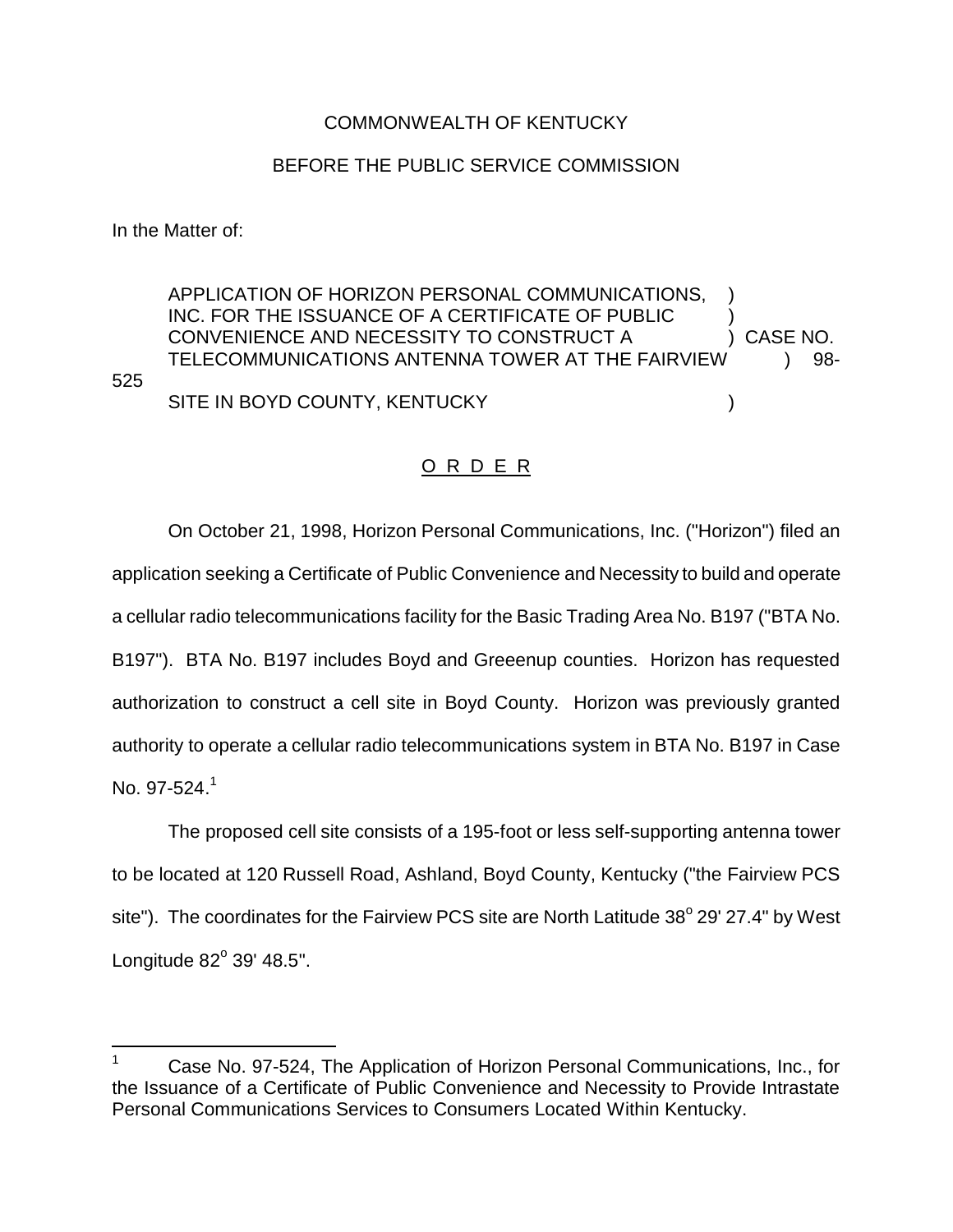Horizon has provided information regarding the structure of the tower, safety measures, and antenna design criteria for the Fairview PCS site. Based upon the application, the design of the tower and foundation conforms to applicable nationally recognized building standards, and a Registered Professional Engineer has certified the plans.

Pursuant to KRS 100.324(1), the Fairview PCS site's construction is exempt from local zoning ordinances; however, Horizon notified the Boyd County Judge/Executive of the pending construction. The Airspace Safety Analysis Corporation concluded Horizon was not required to file applications with the Federal Aviation Association and the Kentucky Airport Zoning Commission.

Horizon has filed notices verifying that each person who owns property within 500 feet of the Fairview PCS site has been notified of the pending construction. The notice solicited any comments and informed the property owners of their right to intervene. In addition, notice was posted in a visible location on the proposed site for at least two weeks after Horizon's application was filed. To date, no intervention requests have been received.

Pursuant to KRS 278.280, the Commission is required to determine proper practices to be observed when it finds, upon complaint or on its own motion, that the facilities of any utility subject to its jurisdiction are unreasonable, unsafe, improper, or insufficient. To assist the Commission in its efforts to comply with this mandate, Horizon should notify the Commission if it does not use this antenna tower to provide cellular radio telecommunications services in the manner set out in its application and this Order. Upon

-2-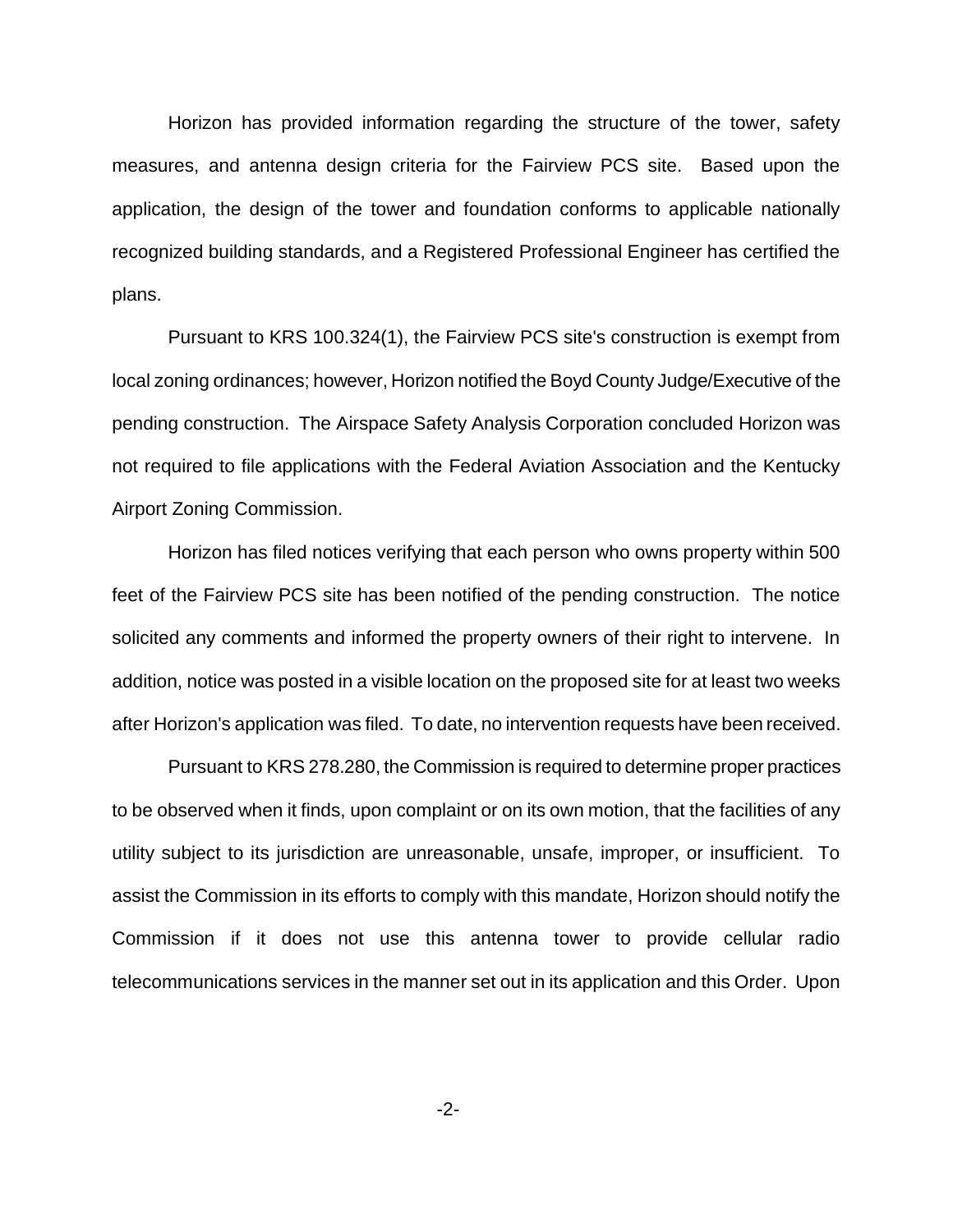receipt of such notice, the Commission may, on its own motion, institute proceedings to consider the proper practices, including removal of the unused antenna tower, which should be observed by Horizon.

The Commission, having considered the evidence of record and being otherwise sufficiently advised, finds that Horizon should be granted a Certificate of Public Convenience and Necessity to construct and operate the Fairview PCS site in BTA No. B197 under its previously approved tariff.

IT IS THEREFORE ORDERED that:

1. Horizon is granted a Certificate of Public Convenience and Necessity to construct and operate the Fairview PCS site.

2. Horizon shall immediately notify the Commission in writing, if, after the antenna tower is built and utility service is commenced, the tower is not used for a period of 3 months in the manner authorized by this Order.

Done at Frankfort, Kentucky, this 5<sup>th</sup> day of January, 1999.

By the Commission

ATTEST: